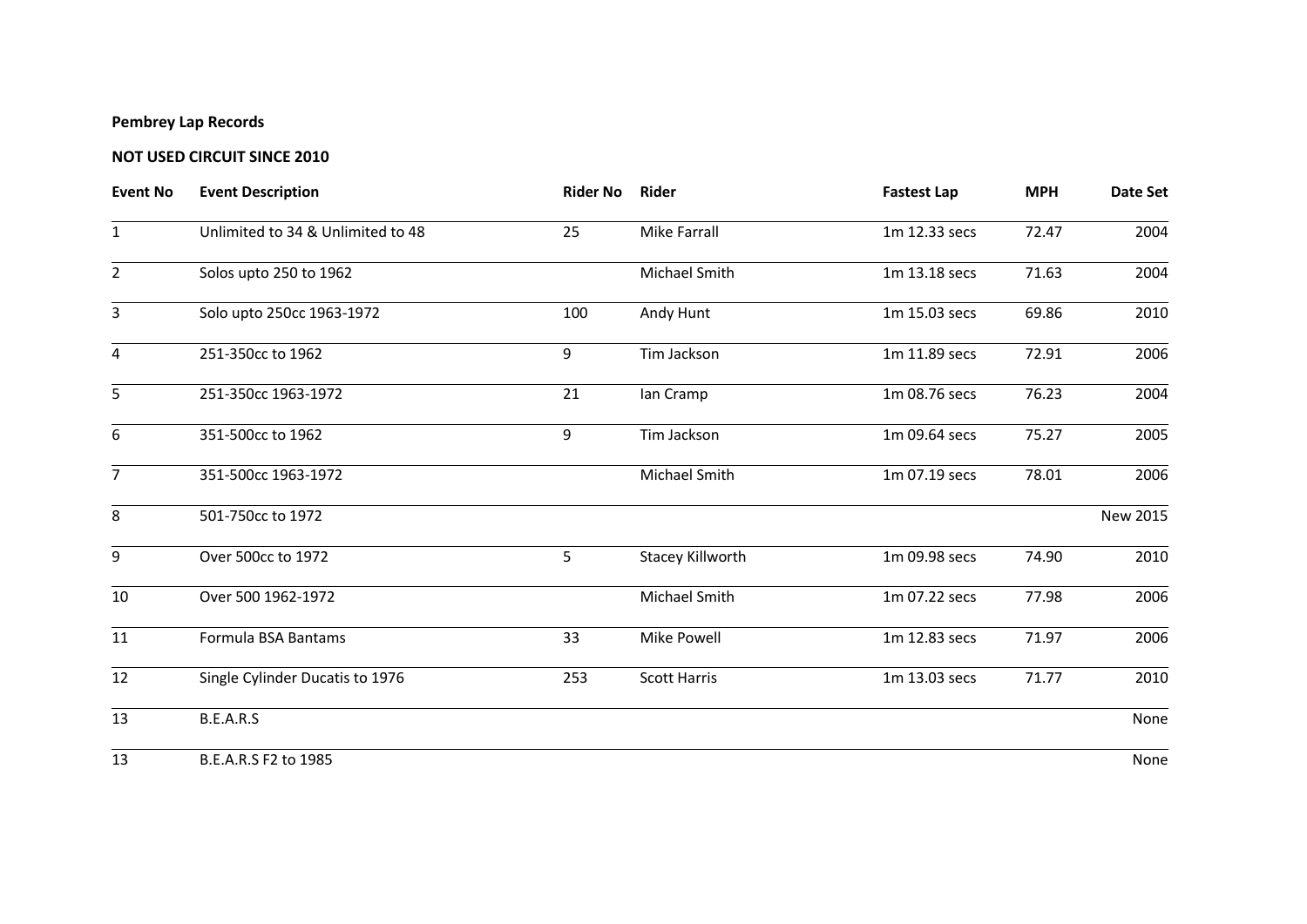| 14 | Japanese Air Cooled Solos upto 500cc to 1983    |                |                                   |               |       | <b>New 2015</b> |
|----|-------------------------------------------------|----------------|-----------------------------------|---------------|-------|-----------------|
| 15 | Sidecar Outfits Unlimited to 1958               |                | Tim Johnson (late) / Trev Johnson | 1m 16.73 secs | 68.31 | 2004            |
| 16 | Sidecar Based Three-wheelers upto 750cc to 1972 | 75             | Dave Aungier / Joe Butcher        | 1m 17.03 secs | 68.05 | 2006            |
| 17 | B3, Cyclecars & Morgans Unlimited to 1972       | 34             | Bill Tuer / Maggie Tuer           | 1m 14.15 secs | 70.69 | 2005            |
| 18 | B.E.A.R.S Sidecars to 1986                      |                |                                   |               |       | None            |
| 19 | Geared Scooters                                 | $\overline{2}$ | <b>Guy Topper</b>                 | 1m 12.64 secs | 72.16 | 2010            |
| 20 | Scooter Zips                                    |                | Ben Douglas                       | 1m 15.85 secs | 69.10 | 2006            |
| 21 | Novices                                         | 251            | Nick Killworth                    | 1m 13.71 secs | 71.11 | 2010            |
| 50 | Over 50s Solos                                  | 26             | Tim Woolley                       | 1m 09.71 secs | 75.19 | 2010            |
| 53 | Over 50s Charioteers                            | 64             | Paul Tutcher / Martin Watkinson   | 1m 24.15 secs | 62.29 | 2010            |
|    |                                                 |                | Bill Tuer / Maggie Tuer & Sid     |               |       |                 |
|    | Sidecar C of C                                  | 34/57          | Ormrod/Sheelagh Neal              | 1m 15.26 secs | 69.65 | 2004/2010       |
| 30 | <b>R.Powell Memorial</b>                        |                |                                   |               |       |                 |
|    | Solo C of C                                     |                |                                   |               |       |                 |
|    | <b>Tom Miller</b>                               |                |                                   |               |       | None            |
|    | Lansdowne                                       |                |                                   |               |       | None            |